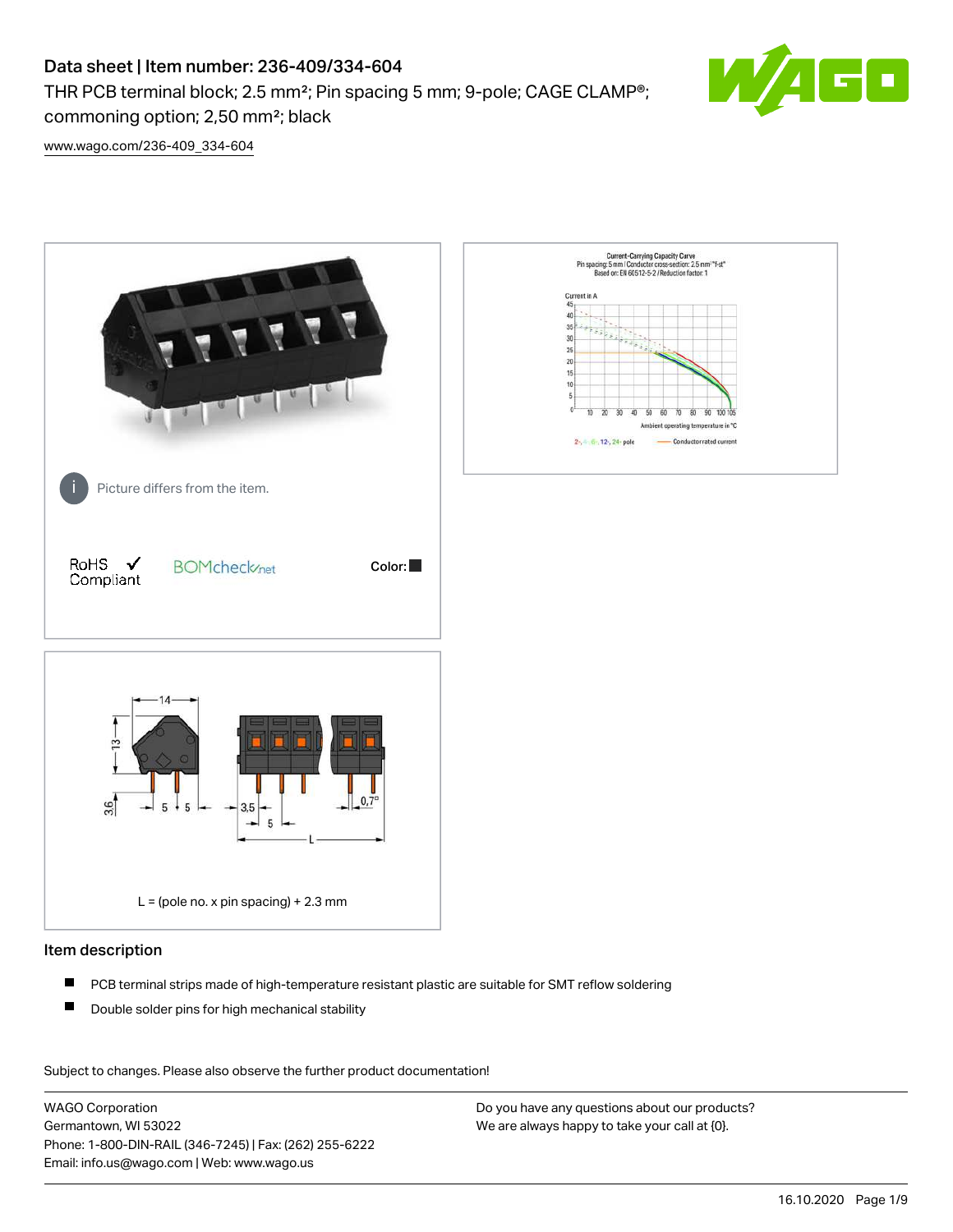

## Data Electrical data

#### Ratings per IEC/EN 60664-1

| Ratings per                 | IEC/EN 60664-1                                                       |
|-----------------------------|----------------------------------------------------------------------|
| Rated voltage (III / 3)     | 200 V                                                                |
| Rated surge voltage (III/3) | 4 <sub>kV</sub>                                                      |
| Rated voltage (III/2)       | 320 V                                                                |
| Rated surge voltage (III/2) | 4 <sub>kV</sub>                                                      |
| Nominal voltage (II/2)      | 320 V                                                                |
| Rated surge voltage (II/2)  | 4 <sub>kV</sub>                                                      |
| Rated current               | 24 A                                                                 |
| Legend (ratings)            | (III / 2) $\triangleq$ Overvoltage category III / Pollution degree 2 |

#### Ratings per UL 1059

| Approvals per                  | UL 1059 |
|--------------------------------|---------|
| Rated voltage UL (Use Group B) | 300 V   |
| Rated current UL (Use Group B) | 15 A    |
| Rated voltage UL (Use Group D) | 300 V   |
| Rated current UL (Use Group D) | 10 A    |

#### Ratings per CSA

| Approvals per                   | <b>CSA</b> |
|---------------------------------|------------|
| Rated voltage CSA (Use Group B) | 300 V      |
| Rated current CSA (Use Group B) | 15 A       |
| Rated voltage CSA (Use Group D) | 300 V      |
| Rated current CSA (Use Group D) | 10 A       |

#### Connection data

| Connection technology                             | CAGE CLAMP <sup>®</sup>                 |
|---------------------------------------------------|-----------------------------------------|
| Actuation type                                    | Operating tool                          |
| Solid conductor                                   | $0.08$ 2.5 mm <sup>2</sup> / 28  12 AWG |
| Fine-stranded conductor                           | $0.08$ 2.5 mm <sup>2</sup> / 28  12 AWG |
| Fine-stranded conductor; with insulated ferrule   | $0.251.5$ mm <sup>2</sup>               |
| Fine-stranded conductor; with uninsulated ferrule | $0.251.5$ mm <sup>2</sup>               |
| Strip length                                      | $56$ mm / 0.2  0.24 inch                |

Subject to changes. Please also observe the further product documentation!

| <b>WAGO Corporation</b>                                | Do you have any questions about our products? |
|--------------------------------------------------------|-----------------------------------------------|
| Germantown, WI 53022                                   | We are always happy to take your call at {0}. |
| Phone: 1-800-DIN-RAIL (346-7245)   Fax: (262) 255-6222 |                                               |
| Email: info.us@wago.com   Web: www.wago.us             |                                               |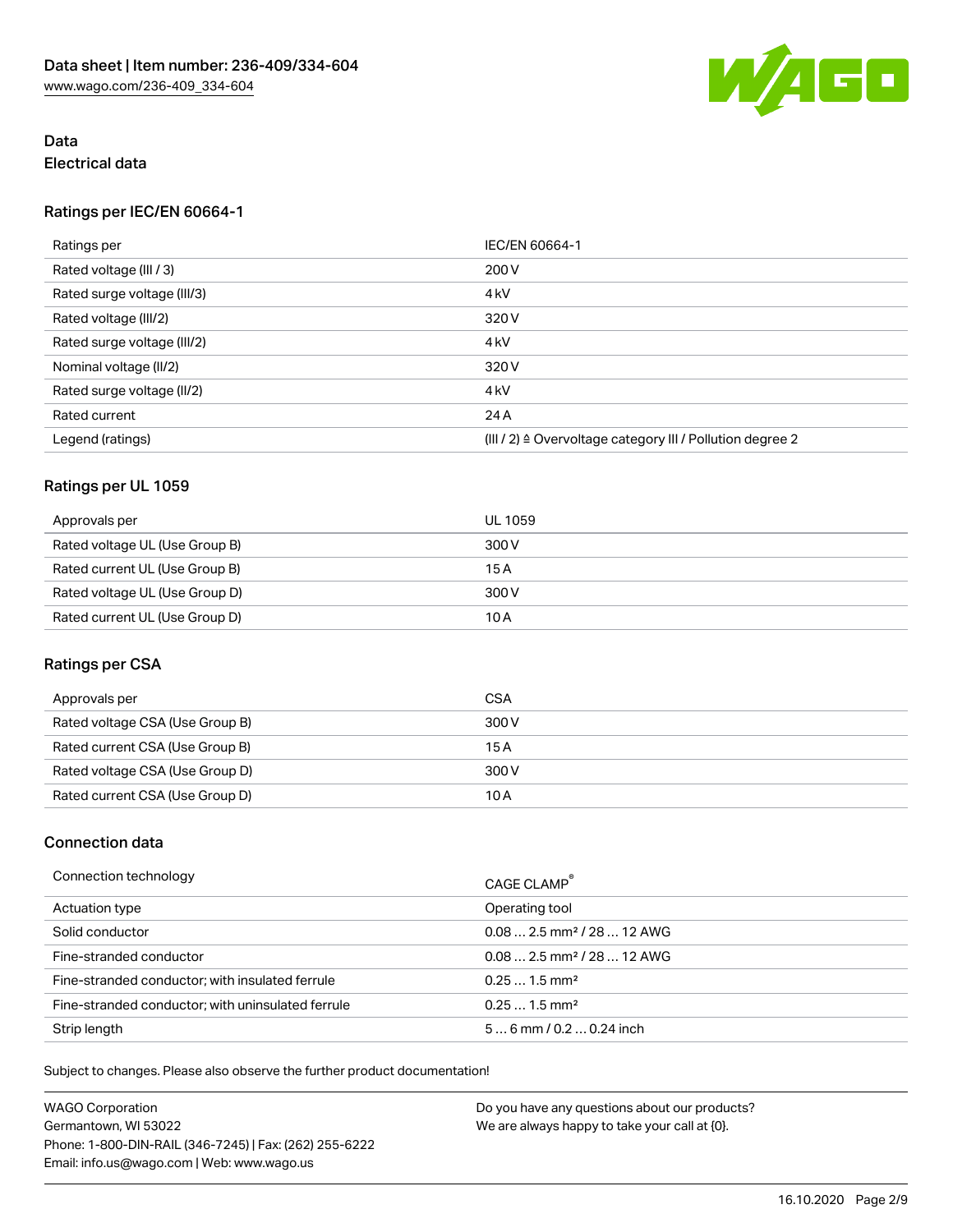[www.wago.com/236-409\\_334-604](http://www.wago.com/236-409_334-604)



| Conductor connection direction to PCB | 45°                |
|---------------------------------------|--------------------|
| Pole No.                              | 9                  |
| Total number of connection points     | 9                  |
| Total number of potentials            | 9                  |
| Number of connection types            |                    |
| Number of levels                      |                    |
| Note (conductor cross-section)        | 12 AWG: THHN, THWN |

# Physical data

| Pin spacing                        | 5 mm / 0.197 inch        |
|------------------------------------|--------------------------|
| Width                              | 47.3 mm / 1.862 inch     |
| Height                             | 16.6 mm / 0.654 inch     |
| Height from the surface            | 13 mm / 0.512 inch       |
| Depth                              | 14 mm / 0.551 inch       |
| Solder pin length                  | 3.6 <sub>mm</sub>        |
| Solder pin dimensions              | $0.7 \times 0.7$ mm      |
| Plated through-hole diameter (THR) | 1 1 <sup>(+0.1)</sup> mm |

#### PCB contact

| PCB contact                         | THR                                      |
|-------------------------------------|------------------------------------------|
| Solder pin arrangement              | over the entire terminal strip (in-line) |
| Number of solder pins per potential |                                          |

## Material Data

| Color                       | black                                |
|-----------------------------|--------------------------------------|
| Material group              | Illa                                 |
| Insulation material         | Polyamide (PA46)                     |
| Flammability class per UL94 | V <sub>2</sub>                       |
| Clamping spring material    | Chrome nickel spring steel (CrNi)    |
| Contact material            | Electrolytic copper $(E_{\text{C}})$ |
| Contact plating             | tin-plated                           |
| Weight                      | 7.9 <sub>g</sub>                     |

#### Environmental Requirements

Limit temperature range  $-60...+115$  °C

Subject to changes. Please also observe the further product documentation!

| <b>WAGO Corporation</b>                                | Do you have any questions about our products? |
|--------------------------------------------------------|-----------------------------------------------|
| Germantown, WI 53022                                   | We are always happy to take your call at {0}. |
| Phone: 1-800-DIN-RAIL (346-7245)   Fax: (262) 255-6222 |                                               |
| Email: info.us@wago.com   Web: www.wago.us             |                                               |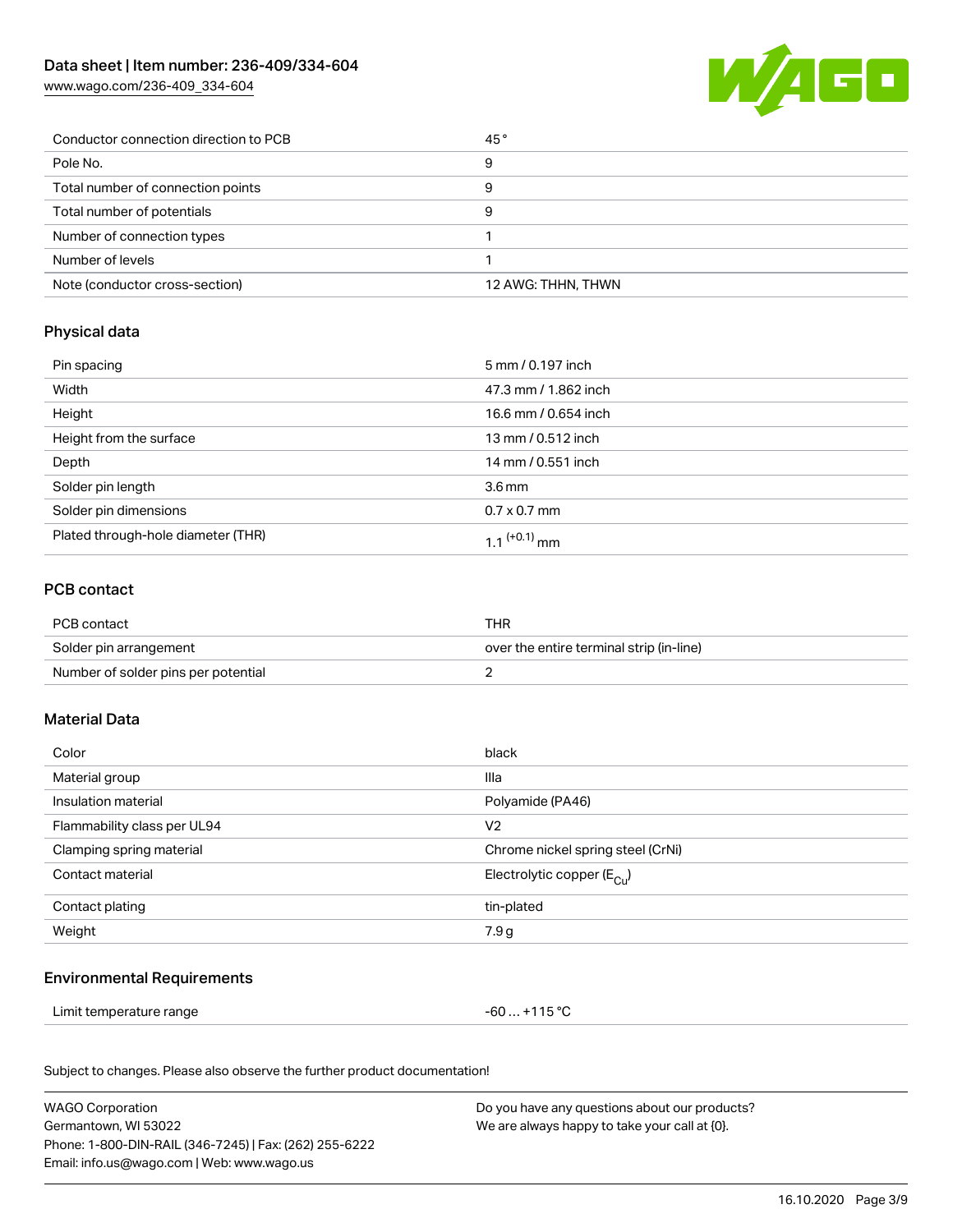

#### Commercial data

| Packaging type        | <b>BOX</b>    |
|-----------------------|---------------|
| Country of origin     | CН            |
| <b>GTIN</b>           | 4055143528542 |
| Customs tariff number | 85369010000   |

#### **Counterpart**

#### Compatible products

#### tools

|                     | Item no.: 210-657                                                                                      |                                  |
|---------------------|--------------------------------------------------------------------------------------------------------|----------------------------------|
|                     | Operating tool; Blade: 3.5 x 0.5 mm; with a partially insulated shaft; short; multicoloured            | www.wago.com/210-657             |
|                     | Item no.: 210-658                                                                                      | www.wago.com/210-658             |
|                     | Operating tool; Blade: 3.5 x 0.5 mm; with a partially insulated shaft; angled; short; multicoloured    |                                  |
|                     | Item no.: 210-720                                                                                      | www.wago.com/210-720             |
|                     | Operating tool; Blade: 3.5 x 0.5 mm; with a partially insulated shaft; multicoloured                   |                                  |
|                     | Item no.: 236-332                                                                                      |                                  |
|                     | Operating tool; natural                                                                                | www.wago.com/236-332             |
|                     | Item no.: 236-335                                                                                      |                                  |
|                     | Operating tool; gray                                                                                   | www.wago.com/236-335             |
| Marking accessories |                                                                                                        |                                  |
|                     | Item no.: 210-332/500-202                                                                              |                                  |
|                     | Marking strips; as a DIN A4 sheet; MARKED; 1-16 (160x); Height of marker strip: 3 mm; Strip length 182 | www.wago.com/210-332<br>/500-202 |
|                     | mm; Horizontal marking; Self-adhesive; white                                                           |                                  |
|                     | Item no.: 210-332/500-204                                                                              | www.wago.com/210-332             |
|                     | Marking strips; as a DIN A4 sheet; MARKED; 17-32 (160x); Height of marker strip: 3 mm; Strip length    | /500-204                         |
|                     | 182 mm; Horizontal marking; Self-adhesive; white                                                       |                                  |
|                     | Item no.: 210-332/500-205                                                                              | www.wago.com/210-332             |
|                     | Marking strips; as a DIN A4 sheet; MARKED; 1-32 (80x); Height of marker strip: 3 mm; Strip length 182  | /500-205                         |
|                     | mm; Horizontal marking; Self-adhesive; white                                                           |                                  |
|                     | Item no.: 210-332/500-206                                                                              |                                  |
|                     | Marking strips; as a DIN A4 sheet; MARKED; 33-48 (160x); Height of marker strip: 3 mm; Strip length    | www.wago.com/210-332<br>/500-206 |
|                     | 182 mm; Horizontal marking; Self-adhesive; white                                                       |                                  |

Subject to changes. Please also observe the further product documentation!

WAGO Corporation Germantown, WI 53022 Phone: 1-800-DIN-RAIL (346-7245) | Fax: (262) 255-6222 Email: info.us@wago.com | Web: www.wago.us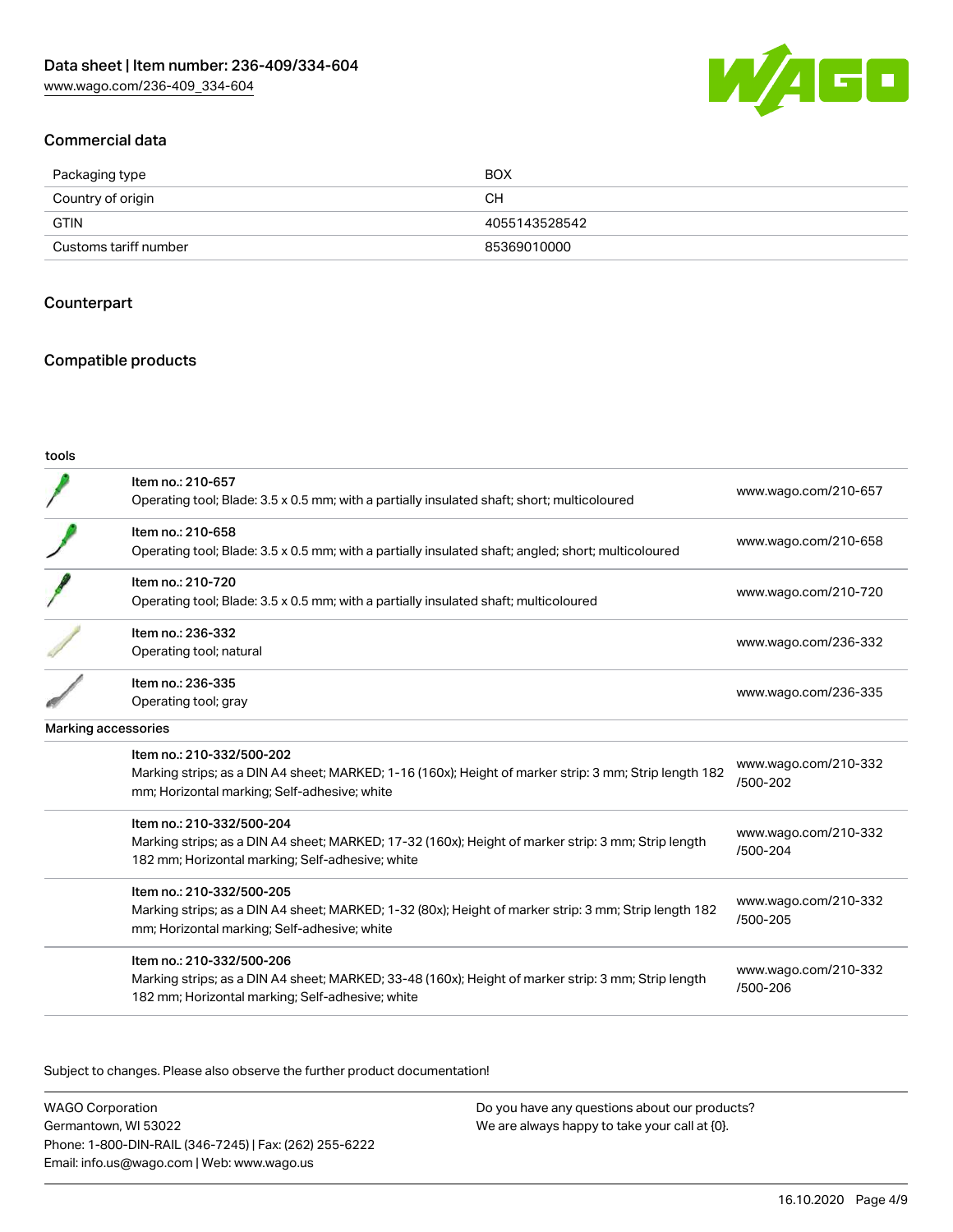

## Item no.: 210-332/508-202 Marking strips; as a DIN A4 sheet; MARKED; 1-16 (160x); Height of marker strip: 3 mm; Strip length 182 [www.wago.com/210-332](http://www.wago.com/210-332/508-202) [/508-202](http://www.wago.com/210-332/508-202) mm; Horizontal marking; Self-adhesive; white Item no.: 210-332/508-204 [www.wago.com/210-332](http://www.wago.com/210-332/508-204) Marking strips; as a DIN A4 sheet; MARKED; 17-32 (160x); Height of marker strip: 3 mm; Strip length [/508-204](http://www.wago.com/210-332/508-204) 182 mm; Horizontal marking; Self-adhesive; white Item no.: 210-332/508-205 [www.wago.com/210-332](http://www.wago.com/210-332/508-205) Marking strips; as a DIN A4 sheet; MARKED; 1-32 (80x); Height of marker strip: 3 mm; Strip length 182 [/508-205](http://www.wago.com/210-332/508-205) mm; Horizontal marking; Self-adhesive; white Item no.: 210-332/508-206 [www.wago.com/210-332](http://www.wago.com/210-332/508-206) Marking strips; as a DIN A4 sheet; MARKED; 33-48 (160x); Height of marker strip: 3 mm; Strip length [/508-206](http://www.wago.com/210-332/508-206) 182 mm; Horizontal marking; Self-adhesive; white check Item no.: 231-127 Testing plug module with contact stud; for 236 Series; Pin spacing 5 mm / 0.197 in; 2,50 mm²; gray [www.wago.com/231-127](http://www.wago.com/231-127) ferrule Item no.: 216-101 Ferrule; Sleeve for 0.5 mm² / AWG 22; uninsulated; electro-tin plated; silver-colored [www.wago.com/216-101](http://www.wago.com/216-101) W J Item no.: 216-102 Ferrule; Sleeve for 0.75 mm² / AWG 20; uninsulated; electro-tin plated; silver-colored [www.wago.com/216-102](http://www.wago.com/216-102) Item no.: 216-103 Ferrule; Sleeve for 1 mm² / AWG 18; uninsulated; electro-tin plated [www.wago.com/216-103](http://www.wago.com/216-103) Item no.: 216-104 Ferrule; Sleeve for 1.5 mm² / AWG 16; uninsulated; electro-tin plated; silver-colored [www.wago.com/216-104](http://www.wago.com/216-104) Item no.: 216-121 Ferrule; Sleeve for 0.5 mm² / AWG 22; uninsulated; electro-tin plated; silver-colored [www.wago.com/216-121](http://www.wago.com/216-121) Item no.: 216-122 Ferrule; Sleeve for 0.75 mm² / AWG 20; uninsulated; electro-tin plated; silver-colored [www.wago.com/216-122](http://www.wago.com/216-122) Item no.: 216-123 Ferrule; Sleeve for 1 mm² / AWG 18; uninsulated; electro-tin plated; silver-colored [www.wago.com/216-123](http://www.wago.com/216-123) Item no.: 216-124 Ferrule; Sleeve for 1.5 mm² / AWG 16; uninsulated; electro-tin plated [www.wago.com/216-124](http://www.wago.com/216-124) Item no.: 216-131 Ferrule; Sleeve for 0.25 mm² / AWG 24; uninsulated; electro-tin plated; silver-colored [www.wago.com/216-131](http://www.wago.com/216-131) Item no.: 216-132 Ferrule; Sleeve for 0.34 mm² / AWG 24; uninsulated; electro-tin plated [www.wago.com/216-132](http://www.wago.com/216-132) Item no.: 216-141 Ferrule; Sleeve for 0.5 mm² / 20 AWG; uninsulated; electro-tin plated; electrolytic copper; gastight [www.wago.com/216-141](http://www.wago.com/216-141)Subject to changes. Please also observe the further product documentation!

WAGO Corporation Germantown, WI 53022 Phone: 1-800-DIN-RAIL (346-7245) | Fax: (262) 255-6222 Email: info.us@wago.com | Web: www.wago.us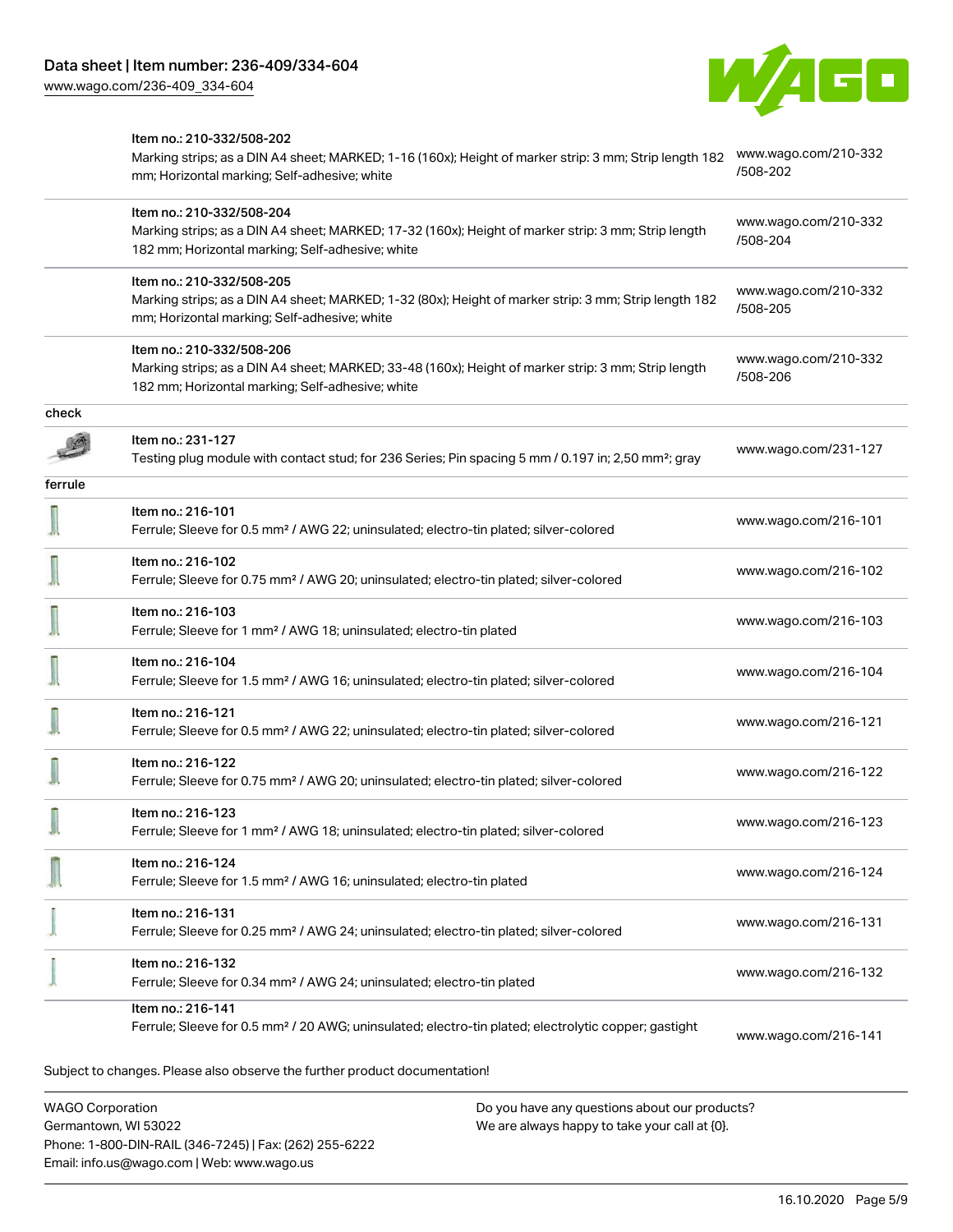[www.wago.com/236-409\\_334-604](http://www.wago.com/236-409_334-604)



| crimped; acc. to DIN 46228, Part 1/08.92                                                                                                                                                                |                      |
|---------------------------------------------------------------------------------------------------------------------------------------------------------------------------------------------------------|----------------------|
| Item no.: 216-142<br>Ferrule; Sleeve for 0.75 mm <sup>2</sup> / 18 AWG; uninsulated; electro-tin plated; electrolytic copper; gastight<br>crimped; acc. to DIN 46228, Part 1/08.92                      | www.wago.com/216-142 |
| Item no.: 216-143<br>Ferrule; Sleeve for 1 mm <sup>2</sup> / AWG 18; uninsulated; electro-tin plated; electrolytic copper; gastight<br>crimped; acc. to DIN 46228, Part 1/08.92                         | www.wago.com/216-143 |
| Item no.: 216-144<br>Ferrule; Sleeve for 1.5 mm <sup>2</sup> / AWG 16; uninsulated; electro-tin plated; electrolytic copper; gastight<br>crimped; acc. to DIN 46228, Part 1/08.92; silver-colored       | www.wago.com/216-144 |
| Item no.: 216-151<br>Ferrule; Sleeve for 0.25 mm <sup>2</sup> / AWG 24; uninsulated; electro-tin plated                                                                                                 | www.wago.com/216-151 |
| Item no.: 216-152<br>Ferrule; Sleeve for 0.34 mm <sup>2</sup> / AWG 24; uninsulated; electro-tin plated                                                                                                 | www.wago.com/216-152 |
| Item no.: 216-201<br>Ferrule; Sleeve for 0.5 mm <sup>2</sup> / 20 AWG; insulated; electro-tin plated; white                                                                                             | www.wago.com/216-201 |
| Item no.: 216-202<br>Ferrule; Sleeve for 0.75 mm <sup>2</sup> / 18 AWG; insulated; electro-tin plated; gray                                                                                             | www.wago.com/216-202 |
| Item no.: 216-203<br>Ferrule; Sleeve for 1 mm <sup>2</sup> / AWG 18; insulated; electro-tin plated; red                                                                                                 | www.wago.com/216-203 |
| Item no.: 216-204<br>Ferrule; Sleeve for 1.5 mm <sup>2</sup> / AWG 16; insulated; electro-tin plated; black                                                                                             | www.wago.com/216-204 |
| Item no.: 216-221<br>Ferrule; Sleeve for 0.5 mm <sup>2</sup> / 20 AWG; insulated; electro-tin plated; white                                                                                             | www.wago.com/216-221 |
| Item no.: 216-222<br>Ferrule; Sleeve for 0.75 mm <sup>2</sup> / 18 AWG; insulated; electro-tin plated; gray                                                                                             | www.wago.com/216-222 |
| Item no.: 216-223<br>Ferrule; Sleeve for 1 mm <sup>2</sup> / AWG 18; insulated; electro-tin plated; red                                                                                                 | www.wago.com/216-223 |
| Item no.: 216-224<br>Ferrule; Sleeve for 1.5 mm <sup>2</sup> / AWG 16; insulated; electro-tin plated; black                                                                                             | www.wago.com/216-224 |
| Item no.: 216-241<br>Ferrule; Sleeve for 0.5 mm <sup>2</sup> / 20 AWG; insulated; electro-tin plated; electrolytic copper; gastight<br>crimped; acc. to DIN 46228, Part 4/09.90; white                  | www.wago.com/216-241 |
| Item no.: 216-242<br>Ferrule; Sleeve for 0.75 mm <sup>2</sup> / 18 AWG; insulated; electro-tin plated; electrolytic copper; gastight<br>crimped; acc. to DIN 46228, Part 4/09.90; gray                  | www.wago.com/216-242 |
| Item no.: 216-243<br>Ferrule; Sleeve for 1 mm <sup>2</sup> / AWG 18; insulated; electro-tin plated; electrolytic copper; gastight crimped; www.wago.com/216-243<br>acc. to DIN 46228, Part 4/09.90; red |                      |
| Item no.: 216-244                                                                                                                                                                                       |                      |

Subject to changes. Please also observe the further product documentation!

WAGO Corporation Germantown, WI 53022 Phone: 1-800-DIN-RAIL (346-7245) | Fax: (262) 255-6222 Email: info.us@wago.com | Web: www.wago.us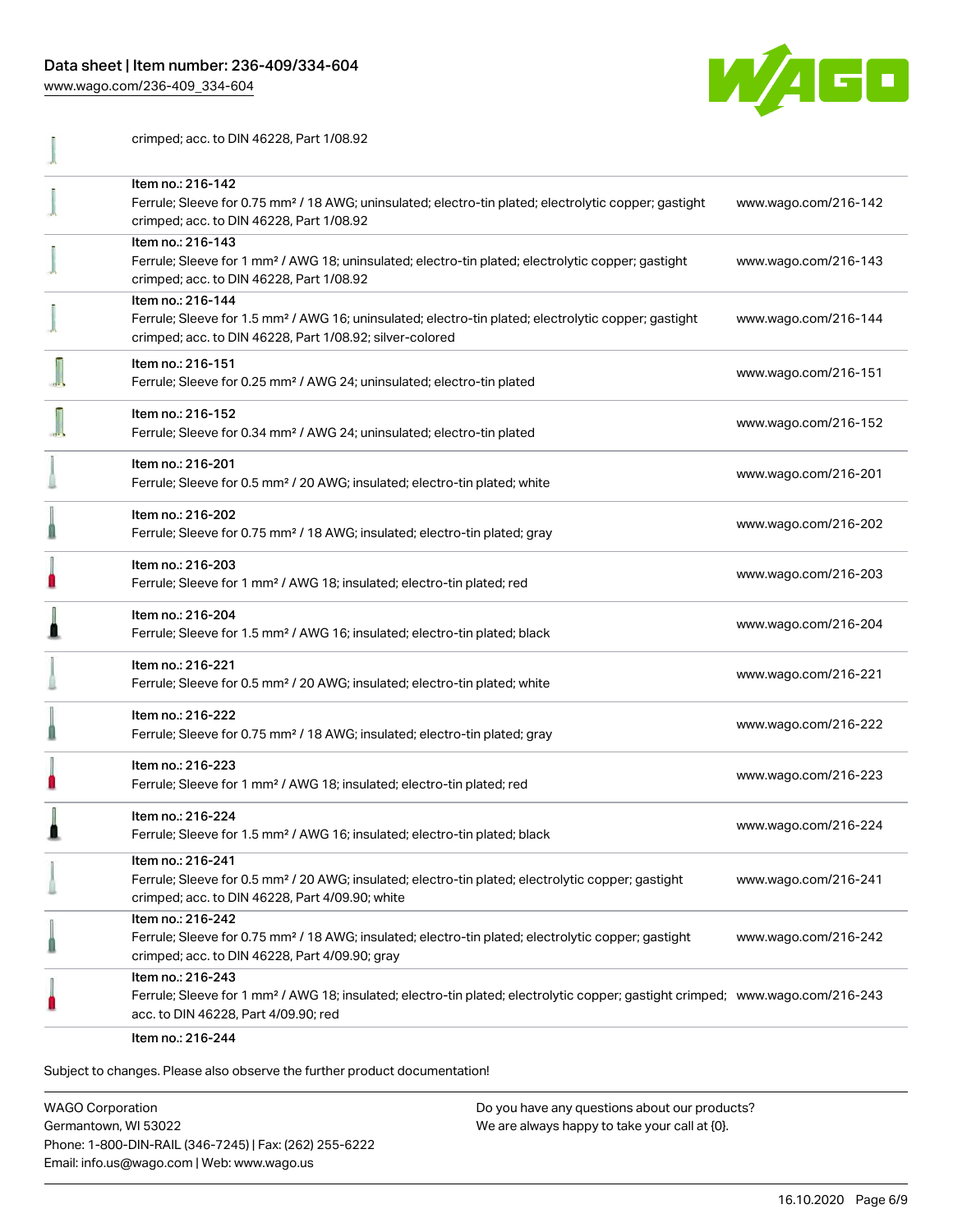[www.wago.com/236-409\\_334-604](http://www.wago.com/236-409_334-604)



| Ferrule; Sleeve for 1.5 mm <sup>2</sup> / AWG 16; insulated; electro-tin plated; electrolytic copper; gastight<br>crimped; acc. to DIN 46228, Part 4/09.90; black                                       | www.wago.com/216-244 |
|---------------------------------------------------------------------------------------------------------------------------------------------------------------------------------------------------------|----------------------|
| Item no.: 216-262<br>Ferrule; Sleeve for 0.75 mm <sup>2</sup> / 18 AWG; insulated; electro-tin plated; electrolytic copper; gastight<br>crimped; acc. to DIN 46228, Part 4/09.90; gray                  | www.wago.com/216-262 |
| Item no.: 216-263<br>Ferrule; Sleeve for 1 mm <sup>2</sup> / AWG 18; insulated; electro-tin plated; electrolytic copper; gastight crimped; www.wago.com/216-263<br>acc. to DIN 46228, Part 4/09.90; red |                      |
| Item no.: 216-264<br>Ferrule; Sleeve for 1.5 mm <sup>2</sup> / AWG 16; insulated; electro-tin plated; electrolytic copper; gastight<br>crimped; acc. to DIN 46228, Part 4/09.90; black                  | www.wago.com/216-264 |
| Item no.: 216-284<br>Ferrule; Sleeve for 1.5 mm <sup>2</sup> / AWG 16; insulated; electro-tin plated; electrolytic copper; gastight<br>crimped; acc. to DIN 46228, Part 4/09.90; black                  | www.wago.com/216-284 |
| Item no.: 216-301<br>Ferrule; Sleeve for 0.25 mm <sup>2</sup> / AWG 24; insulated; electro-tin plated; yellow                                                                                           | www.wago.com/216-301 |
| Item no.: 216-302<br>Ferrule; Sleeve for 0.34 mm <sup>2</sup> / 22 AWG; insulated; electro-tin plated; green                                                                                            | www.wago.com/216-302 |
| Item no.: 216-321<br>Ferrule; Sleeve for 0.25 mm <sup>2</sup> / AWG 24; insulated; electro-tin plated; yellow                                                                                           | www.wago.com/216-321 |
| Item no.: 216-322<br>Ferrule; Sleeve for 0.34 mm <sup>2</sup> / 22 AWG; insulated; electro-tin plated; green                                                                                            | www.wago.com/216-322 |

# **Downloads** Documentation

| <b>Additional Information</b> |             |        |          |
|-------------------------------|-------------|--------|----------|
| Technical explanations        | Apr 3, 2019 | pdf    | Download |
|                               |             | 3.6 MB |          |

#### Installation Notes

Conductor termination

Subject to changes. Please also observe the further product documentation!

WAGO Corporation Germantown, WI 53022 Phone: 1-800-DIN-RAIL (346-7245) | Fax: (262) 255-6222 Email: info.us@wago.com | Web: www.wago.us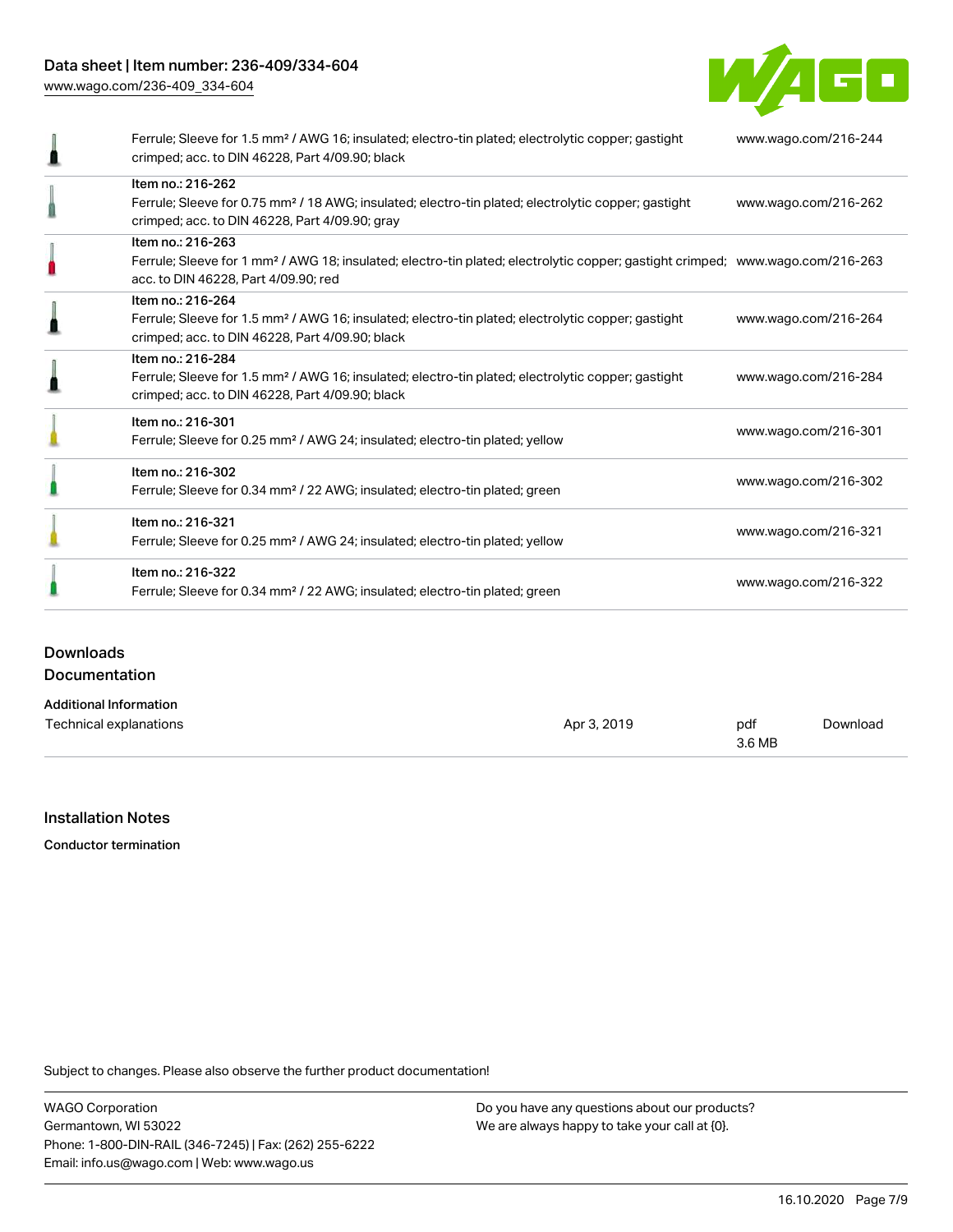#### Data sheet | Item number: 236-409/334-604 [www.wago.com/236-409\\_334-604](http://www.wago.com/236-409_334-604)





Inserting a conductor via 3.5 mm screwdriver.



screwdriver.

Inserting a conductor via 3.5 mm Inserting a conductor via operating tool.

Screwdriver actuation parallel to conductor entry.

Screwdriver actuation perpendicular to conductor entry.



Compared to standard screwdrivers, these operating tools are far more convenient for wiring PCB terminal strips at factory.

Installation

Subject to changes. Please also observe the further product documentation!

WAGO Corporation Germantown, WI 53022 Phone: 1-800-DIN-RAIL (346-7245) | Fax: (262) 255-6222 Email: info.us@wago.com | Web: www.wago.us